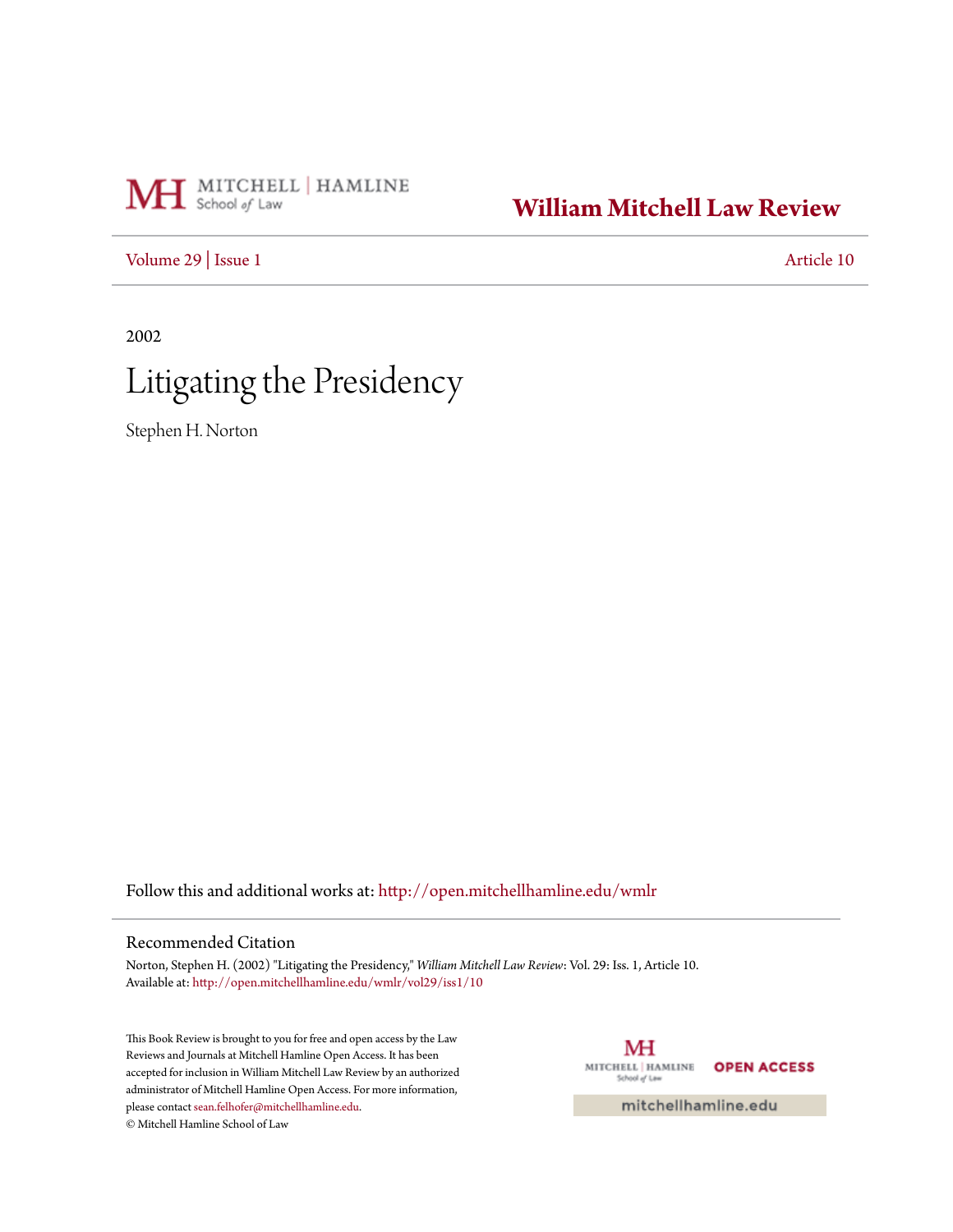1

### **LITIGATING THE PRESIDENCY**

### Stephen H. Norton†

*Breaking the Deadlock: The 2000 Election, the Constitution, and the Courts.* By Richard A. Posner. *Princeton University Press*, 2001. 266 pages. \$24.95.

While many headlines around the country the day after the 2000 election contained headlines such as, "Bush Wins Cliffhanger,"<sup>1</sup> it was not until December 13th that presidential hopeful Al Gore finally conceded defeat. In *Breaking the Deadlock*, Richard Posner discusses the political and legal aspects of the thirty-six-day standoff that occurred following a narrow vote around the country, but particularly in the state of Florida. Posner is a nationally-renowned judge in the United States Court of Appeals for the Seventh Circuit, senior lecturer at the University of Chicago Law School, and author of numerous books related to the law and its political implications. Based on his immense experience, Posner examines the election situation in Florida, including the role of the courts and other participants following the deadlocked vote. In his final chapter, Posner posits various state and national reforms that may begin to solve the devastating problems encountered in the country's most recent presidential election.

*Breaking the Deadlock* begins with a discussion of the democratic system as it stands in the United States today. Unfortunately, the reality is that only roughly fifty percent of the eligible voters in the United States actually cast a ballot in the 2000 election for president. $\degree$  While many Americans $\degree$ believe that their personal vote is a direct factor in the election of the next president, Posner accurately points to the Electoral College as the body that casts the

Juris Doctor candidate, William Mitchell College of Law. Expected graduation date December 2003. BA Political Science and BA English, St. John's University 2000.

<sup>1.</sup> MINNEAPOLIS STAR TRIBUNE, November 8, 2000, at A1.

<sup>2.</sup> RICHARD A. POSNER, BREAKING THE DEADLOCK: THE 2000 ELECTION, THE CONSTITUTION, AND THE COURTS 14 (Princeton University Press 2001).

<sup>3.</sup> Referring to citizens of the United States.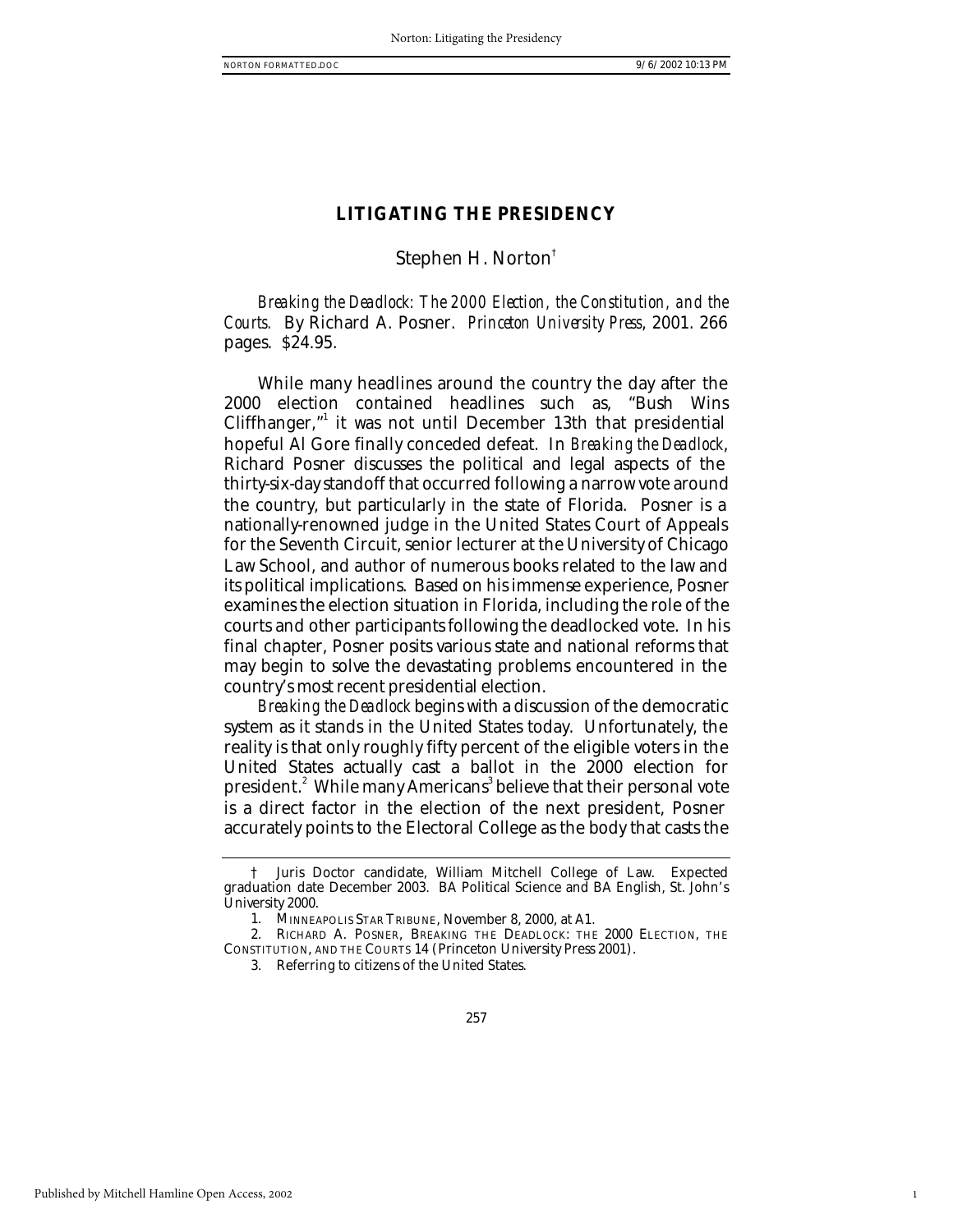#### 258 WILLIAM MITCHELL LAW REVIEW [Vol. 29:1

ultimate vote for president. And, as was the case in the 2000 election, the winner of the popular vote was not ultimately successful in obtaining enough electoral votes to be elected president.<sup>4</sup> However, this was not the first election in which the winner of the popular vote may have failed to be elected president.<sup>3</sup>

Following his discussion of the historical aspects of the Electoral College and the five presidential elections that yielded erratic decisions, Posner begins his analysis of the 2000 election. In particular, he examines an assortment of statistical probabilities and the effects they may have had on the election. By far, the most intriguing of the statistics analyzed is that of voter error caused by illiteracy. Posner accurately equates the effects of literacy on the results of the election to that of literacy tests as prerequisites to voting.<sup>6</sup> Federal law has outlawed literacy testing as a prerequisite to voting, $^7$  but the use of the punchcard $^8$  ballot has a stifling effect on less educated voters, causing an increase in the spoilage of votes.<sup>9</sup> However, when the marksense<sup>10</sup> ballot system is used, the amount of spoilage is drastically reduced because of the ease of use." Not only does the punchcard system have a high rate of overand undervotes among less educated voters, it is also physically more difficult for elderly voters to use the punchcard as opposed to the marksense.<sup>12</sup>

It is the various forms of "chads"<sup>13</sup> produced by the inferior punchcard system that brought about the dispute of the Florida election, which ultimately reached the U.S. Supreme Court. Posner's examination of the decisions by the Florida Supreme Court and the U.S. Supreme Court are on point and well reasoned. First, Posner states that the Florida courts should have avoided the

13*. Id*. at xv-xvi.

<sup>4</sup>*. See* POSNER, *supra* note 2, at 40. While Gore obtained the majority of the popular vote around the U.S., Bush was ultimately elected by the Electoral College based on the amount of electoral votes obtained based on the popular vote. *Id.*

<sup>5</sup>*. Id*. at 38. Posner points to presidential elections of 1800, 1824, 1876, 1888, and 1960 in which, for various reasons, the winner of the popular vote was not, or may not have been, elected president. *Id.*

<sup>6</sup>*. See id*. at 29, 72-82.

<sup>7</sup>*. Id*. at 29.

<sup>8</sup>*. Id*. at 7-8. The voter uses a small tool to punch a hole in the ballot, which is then read by a machine using a system of lights and optical recognition. *Id.*

<sup>9.</sup> POSNER, *supra* note 2, at 73.

<sup>10</sup>*. Id*. at 51. The voter marks a circle or oval on a piece of paper with a pencil, much like the LSAT, SAT, ACT, and other standardized tests. *Id.*

<sup>11</sup>*. Id*. at 73-75.

<sup>12</sup>*. Id*. at 83.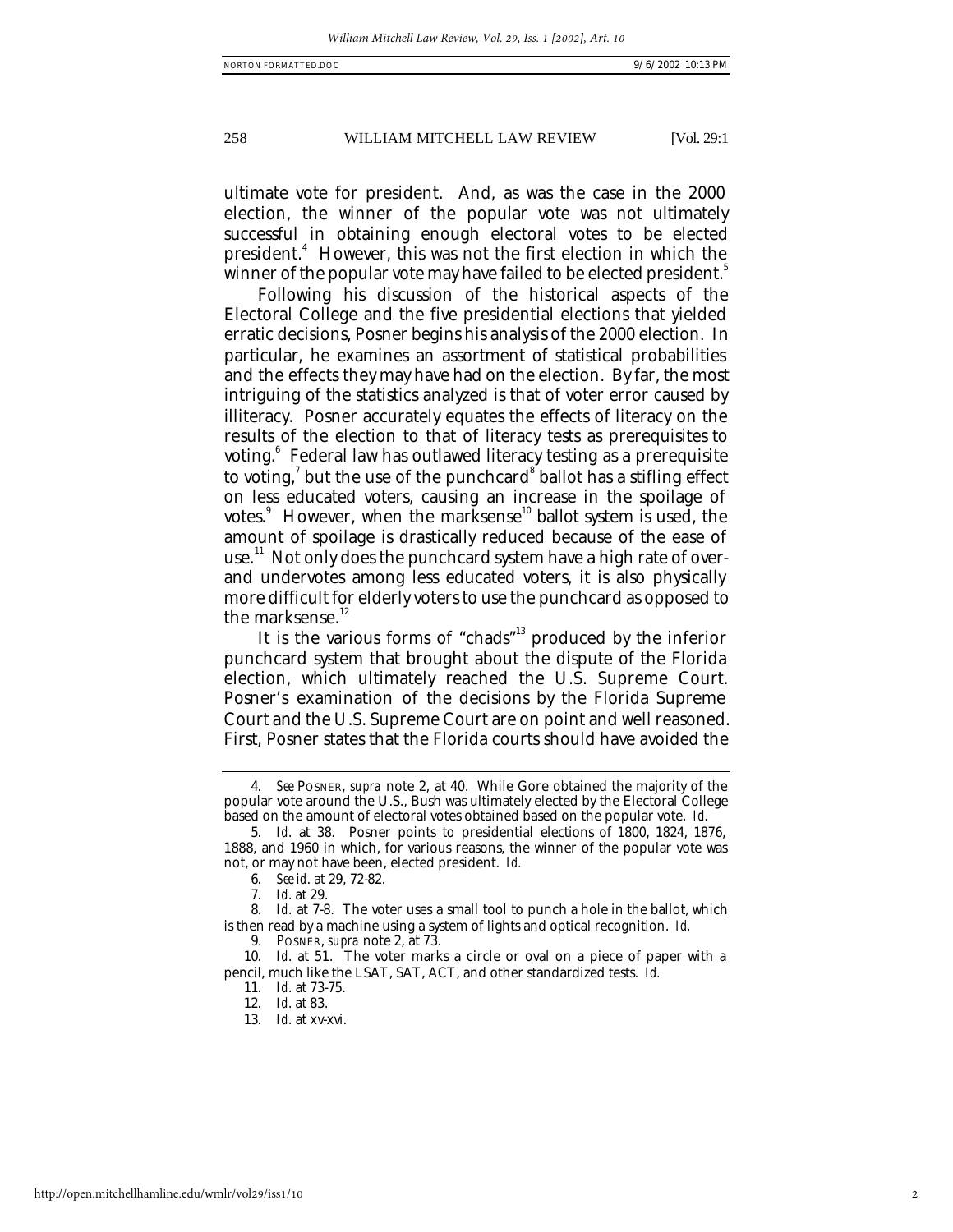#### 2002] LITIGATING THE PRESIDENCY 259

litigation that occurred after November 8, 2000. This is true because the Florida election laws establish that an extension of the recount is permissible in a situation in which there is an error in the tabulation of votes, fraud, statutory violations, or some sort of natural disaster, not based on voter error.<sup>14</sup> Thus, Katherine Harris, the Republican Secretary of State, properly rejected recounted ballots that came to her after the November 14th deadline.<sup>15</sup> Additionally, since the Florida statute limited those that could bring a claim contesting the outcome of the election, the Florida courts should have rejected Al Gore and Joe Lieberman's claims based on a lack of standing.<sup>16</sup> Secondly, while the Florida courts may have erred in allowing the matter to enter the courts, the U.S. Supreme Court properly stopped the recounts and put an end to the belabored 2000 election.<sup>17</sup> However, Posner does not believe that the Court used the proper rationale in coming to this decision.<sup>18</sup>

While the Court based its decision on the Equal Protection Clause of the Fourteenth Amendment, Posner believed that it should have been grounded in the "Manner directed" clause of Article II of the Constitution.<sup>19</sup> The "Manner directed" clause allows the states to appoint their presidential electors, $^{20}$  and Posner properly suggests an interpretation of the clause to allow the legislature of the state to choose the electors, without interference from the governor or the judicial branch of a state.<sup>21</sup> Had the Supreme Court taken on such an interpretation, it would have prevented the possibility of multiple electors being appointed, as well as stopping any recounts not ordered by the legislature.<sup>22</sup>

Posner's critique of the legal participants does not stop with the courts. Many legal analysts criticized the lawyers that represented Bush and Gore for supposed legal and tactical errors. However, Posner takes quite the opposite view. His belief is that the attorneys involved in the litigation did a phenomenal job in

<sup>14.</sup> POSNER, *supra* note 2 at 93-98.

<sup>15</sup>*. Id*. at 94.

<sup>16</sup>*. Id*. at 109 (noting neither Gore nor Lieberman were among the classes of people that were permitted to bring such a suit).

<sup>17</sup>*. Id*. at 128.

<sup>18</sup>*. Id*.

<sup>19.</sup> POSNER, *supra* note 2, at 151-52.

<sup>20</sup>*. Id*. at 155.

<sup>21</sup>*. Id*. at 156.

<sup>22</sup>*. Id*.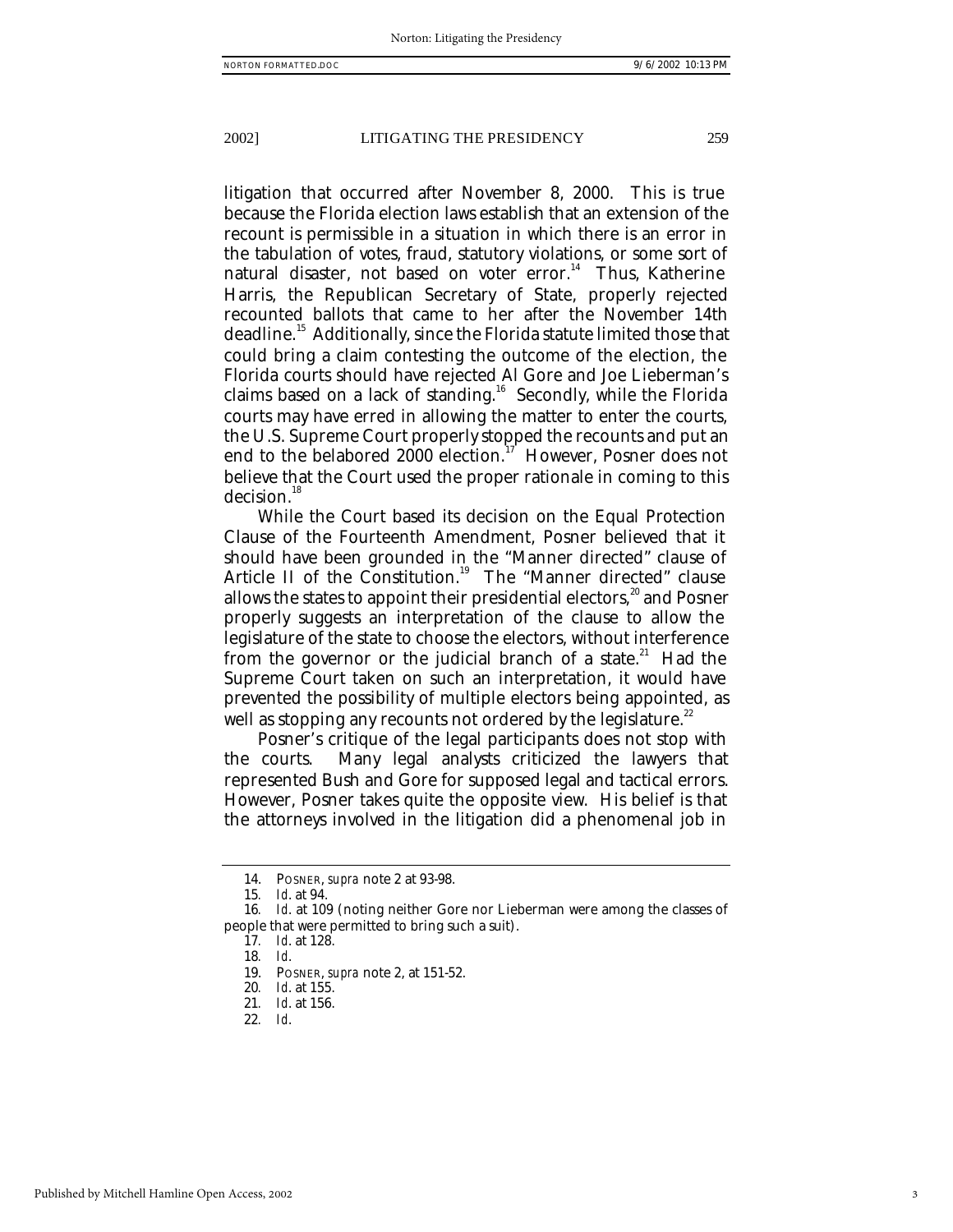260 WILLIAM MITCHELL LAW REVIEW [Vol. 29:1

light of the enormous pressure, legal complexities, and time constraints involved with the litigation.<sup>23</sup> While Posner praised the efforts of the attorneys directly involved in the litigation, he has quite the opposite view of many of the legal professors who chose to comment on the 2000 election. In fact, Posner states that, "many law professors' 'real-time' reactions (in radio and television appearances) concerning the unfolding drama and impending crisis had been hasty, one-sided, sometimes poorly informed, and (particularly in predicting the course of the litigation) surprisingly inaccurate. $^{\cdot^{24}}$  There is most certainly validity to his critiques of these communities, but it must be remembered that Posner, having the luxury of time, is able to analyze the interactions of the courts, lawyers, and legal community with depth and care. On the contrary, the communities he comments on were forced to make immediate decisions on an extremely complex legal situation. It is possible that some of the deference paid to the lawyers involved should be cast towards the courts and law professors, as they too were being bombarded with information and questions regarding the election. For it must be remembered that not all commentary on the election by professors was "hasty, one-sided, sometimes poorly informed, and . . . surprisingly inaccurate."<sup>25</sup>

Posner's final, and most interesting, chapter provides suggestions for reforms to the Electoral College and the election process itself. It is not Posner's belief that the Electoral College should be abolished, but he does believe that, as it stands today, it is an unreliable system to choose the president.<sup>26</sup> The first suggestion offered for the Electoral College is to adopt a system that would guarantee that electors were chosen via the popular vote, and that the electors, once chosen, would be required to vote along the party line they were chosen for.<sup>27</sup> In order to bring about this change, Posner suggests a Constitutional amendment in order to ensure its adoption.<sup>28</sup> By combining this reform with other clarifications to the election laws, Posner establishes an election system that is far less ambiguous and would help stop another thirty-six-day fiasco in future elections.

<sup>23</sup>*. Id*. at 190.

<sup>24.</sup> POSNER, *supra* note 2, at 201.

<sup>25</sup>*. Id*.

<sup>26</sup>*. Id*. at 235.

<sup>27</sup>*. Id*. at 235-37.

<sup>28</sup>*. Id*. at 238.